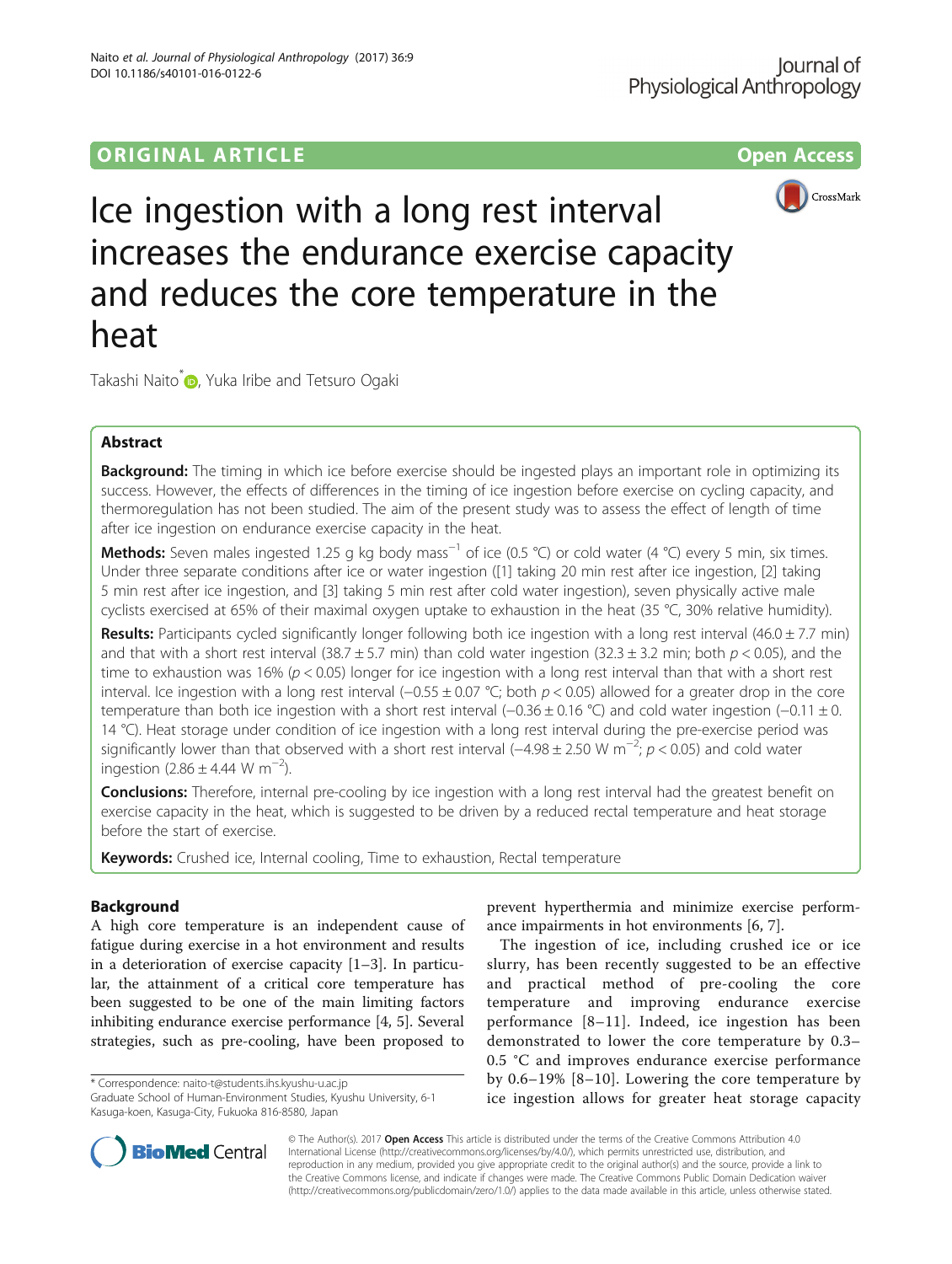during exercise, in turn delaying the onset of hyperthermia-induced fatigue [[7\]](#page-7-0). Recently, however, some studies have found no beneficial effect of ice ingestion [\[12, 13\]](#page-7-0). These studies reported that participants began the endurance exercise within 5 min of consuming the final beverage, as such these strategies may not have been effective because of the short rest interval used.

The timing in which ice is ingested may be important for optimizing its effects. In most previous studies, subjects ingested ice over a 30-min period at a standardized rate that ranged from 5 min. However, Onitsuka et al. [[14](#page-7-0)] found that when participants reminded at rest, their rectal temperature (Tre) kept on decreasing for approximately 20 min after following the end of 7.5 g kg body mass  $(BM)^{-1}$  ice slurry ingestion. Similarly, Naito and Ogaki [[15\]](#page-7-0) reported that intermittent ice ingestion at 1.25 g kgBM−<sup>1</sup> every 5 min for 30 min continued to decrease the Tre until approximately 20 min after the end of ingestion; in their study, the Tre was reduced by  $0.56 \pm 0.20$  °C compared to ingestion as a single bolus. Previous studies have suggested that the greater the magnitude by which the core temperature is reduced, the greater the performance benefit [\[7](#page-7-0)]. Thus, we thought that intermittent ice ingestion would be an even more effective strategy if subsequent exercise was started after a lower Tre had been achieved. It is possible that a novel precooling strategy with a long rest interval (LRI; 20 min) after ice ingestion may reduce the pre-exercise core temperature and improve the endurance cycling capacity compared with a traditional strategy involving only a short rest interval (SRI; 5 min).

The purpose of this study was to investigate the effects of different rest intervals after ingestion on endurance cycling capacity and core temperature in the heat. We hypothesized that ice ingestion would result in a lower Tre and longer endurance cycling capacity than cold water ingestion. We further hypothesized that ice ingestion with a LRI would reduce Tre before exercise and improve endurance exercise capacity to a greater extent than that with a SRI.

## Methods

### Participants

Seven non-heat acclimatized, physically active male recreational cyclists (age =  $25 \pm 2$  years; height =  $1.74 \pm$ 0.04 m; BM = 70.7  $\pm$  12.3 kg; maximal oxygen uptake (V $\cdot$  $O_2$ max) = 48.8 ± 4.7 mL kg<sup>-1</sup>min<sup>-1</sup>) were recruited for this study. The experiments were approved by the Ethics Committee of Human-Environment Studies, Kyushu University, and all participants read and signed an informed consent form before the experiments began.

#### Preliminary measurements

In order to determine the V $\cdot$  O<sub>2</sub>max, on their first visit to the laboratory, each participant performed a progressive exercise test on a cycle ergometer (Ergomedic 828 E; Monark, Varberg, Sweden) at room temperature (25 ° C and 50% relative humidity (RH)). Their height and BM were measured to the nearest 0.1 cm and 10 g, respectively (TBF-210; Tanita Co., Tokyo, Japan). The protocol consisted of progressive exercise beginning at 90 W for 3 min, followed by increments of 30 W every 3 min until volitional exhaustion [[16\]](#page-7-0). The participants were asked to maintain a pedal cadence of 60 rev  $min^{-1}$ throughout the progressive exercise test. The test was considered to be valid if two of the following three criteria were met: (1) oxygen consumption reached a plateau, (2) heart rate (HR) remained within 10% of the predicted maximum (220–age), or (3) the respiratory exchange ratio was above 1.05 [[16\]](#page-7-0). On the second visit, between 4 and 14 days later, the participants performed a familiarization trial involving cycling to exhaustion at an intensity of 65%  $\dot{V}$ . O<sub>2</sub>max in the same hot environment as the experimental trials [\[4](#page-7-0), [17](#page-7-0)].

#### Experimental trials

In a randomized and crossover design, all of the participants performed three trials each as follows: ingesting crushed ice with a long (20-min) rest interval before exercise (LRI), crushed ice with a short (5-min) rest interval before exercise (SRI) or cold water with short (5 min) rest interval before exercise (CON). During the 24 h period before the experimental trial, the participants were instructed to avoid strenuous exercise as well as the consumption of alcohol, caffeine, nonsteroidal antiinflammatory drugs, and nutritional supplements. All participants completed a diary that was replicated prior to the second and third trials. Each participant arrived at the laboratory after having refrained from eating for 6 h and drinking any type of beverage for 2 h. They were instructed to drink 500 mL of plain water 2 h before all tests to help promote euhydration prior to the start of each trial. For each participant, the three trials were commenced at the same time to control for circadian variations in the core temperature and were separated by 4–7 days.

Upon arrival at the laboratory, the participants had urine samples collected and were weighed before they entered a climate-controlled room (35 °C and 30% RH). A rectal thermistor (ITP010-11; Nikkiso-Therm Co., Ltd., Tokyo, Japan) was inserted approximately 15 cm into the rectum. Three skin thermistors were affixed using hypoallergenic polyacrylate adhesive tape (ITP082-24; Nikkiso-Therm Co., Ltd., Tokyo, Japan) at the chest, forearm, and thigh. A HR monitor was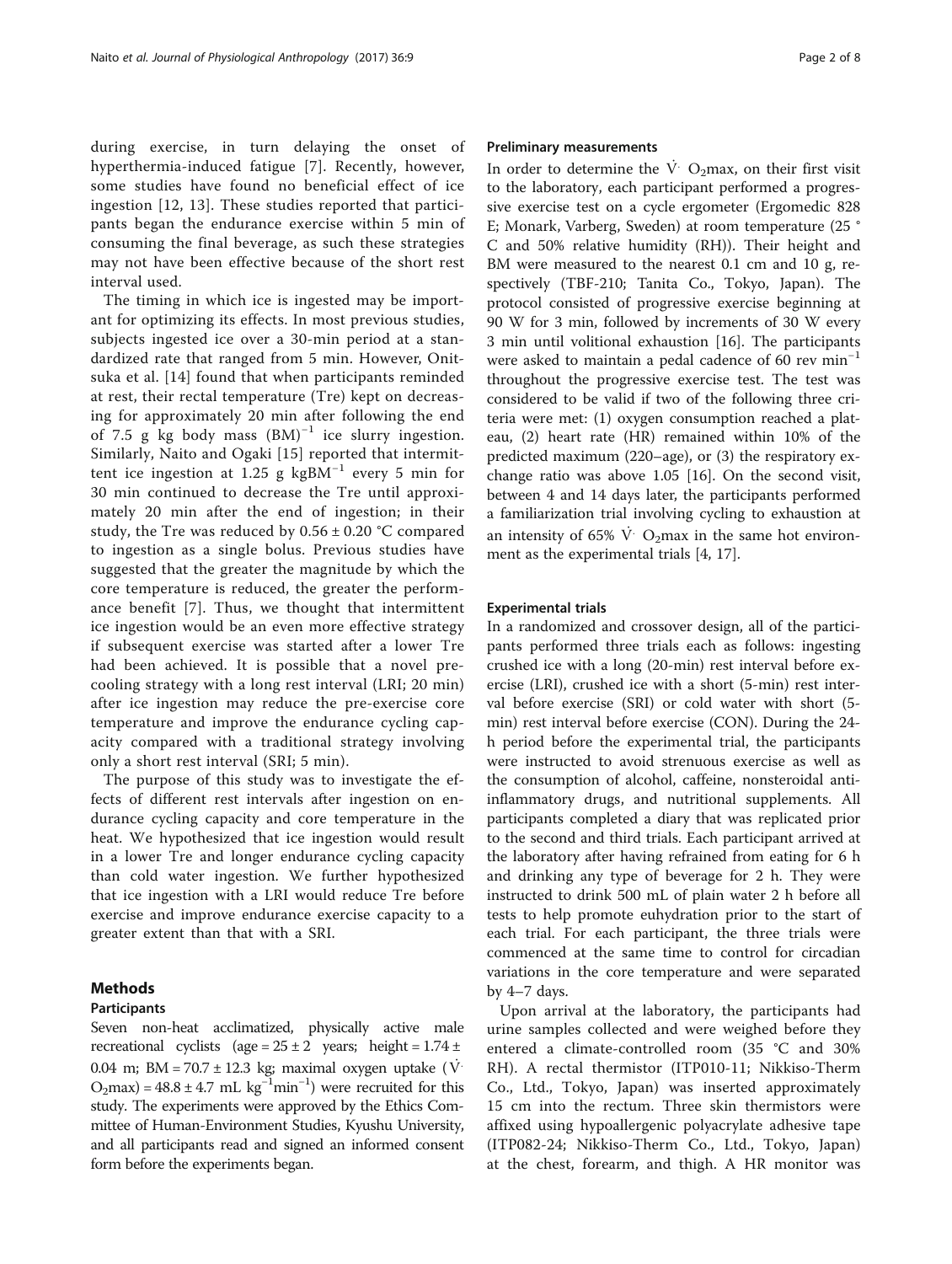then fixed to each participant's chest before a 5-min rest period to gather baseline data.

Crushed ice was made using a commercially available food blender (TM8100; Tescom Co., Ltd., Tokyo, Japan). The participants were given 1.25 g  $kgBM^{-1}$  of ice (0.5 °C) or cold water (4 °C) every 5 min for 30 min. In the LRI trial, the participants commenced cycling exercise at an intensity equivalent to 65%  $\dot{V}$  O<sub>2</sub>max until voluntary exhaustion, 20 min following the end of ice ingestion. In the SRI or CON trials, the participants mounted the cycle ergometer to start the cycling, 5 min after fully ingesting the last drink. The participants were asked to maintain a pedal cadence of 60 rev min−<sup>1</sup> throughout the exercise. Exhaustion was defined as being unable to maintain 60 rev min<sup> $-1$ </sup> for 10 s. After the exercise period, the participants dried themselves with a towel and were weighed again to determine their BM before the collection of a final urine sample (Fig. 1).

## Measurements

The HR was monitored continuously throughout the trial using a HR monitor (DS-3140; Fukuda Denshi) and reported as the average for each 5-min interval. Urine samples were measured to evaluate hydration status by urine specific gravity (USG), which was determined using an analog USG scale (Atago, Japan). Throughout the three trials, the Tre and skin temperature were recorded continuously via a data logger (N542R; Nikkiso-Therm Co., Ltd.) and logged intermittently at 30-s intervals. The mean skin temperature (Tsk) was calculated using the formula from Roberts et al. [\[18](#page-7-0)]: Tsk =  $0.43 \times$  (Tchest) +  $0.25 \times$  (Tarm) +  $0.32 \times$  (Tthigh). The mean body temperature (Tb) was calculated using the

formula from Colin et al. [\[19\]](#page-7-0):  $\Delta \text{Tb} = 0.8 \times (\Delta \text{Tre}) +$  $0.2 \times (\Delta$ Tsk $) + 0.4$ .

Heat storage (HS) was calculated at 5-min increments using the formula described by Adams et al.  $[20]$  $[20]$  $[20]$ : HS =  $0.965 \times BM \times \Delta Tb/AD$ , where 0.965 is the specific HS capacity of the body (W  $kg^{-1}$  °C<sup>-1</sup>) and AD is the body surface area  $(m^2)$ : AD = 0.202 × BM<sup>0.425</sup> × height<sup>0.725</sup> [[21\]](#page-7-0). The total sweat loss (TSL) was calculated using the following formula: (BM before the experiment − BM after the experiment) + the amount of the ingested drink. A rating of the subjective thermal sensation [[22](#page-7-0)] (RTS; 9-point scale ranging from  $1 =$  "very cold" to 9 = "very hot") was recorded every 5 min throughout each trial, while a rating of the perceived exertion (RPE; 15 point scale) was recorded every 5 min during exercise [[23\]](#page-7-0).

#### Statistical analysis

All statistical computations were performed using the IBM SPSS Statistics 21 software package (SPSS, Inc., Chicago, IL, USA). Data were analyzed in two phases: during the pre-exercise and exercise periods. A two-way (drink  $\times$  time) repeated-measures analysis of variance (ANOVA) was performed to compare the changes in the Tre, Tsk, HR, RPE, and RTS between the experimental conditions. The time to exhaustion (TTE), BM, USG, HS, and TSL physiological variables at exhaustion between the three experimental conditions were examined using a one-way (drink) repeated-measures analysis of variance ANOVA. When a significant main effect or interaction effect was identified, the differences were delineated using a Bonferroni adjustment. For all comparisons, significance was set at a  $p$  value <0.05. All figures

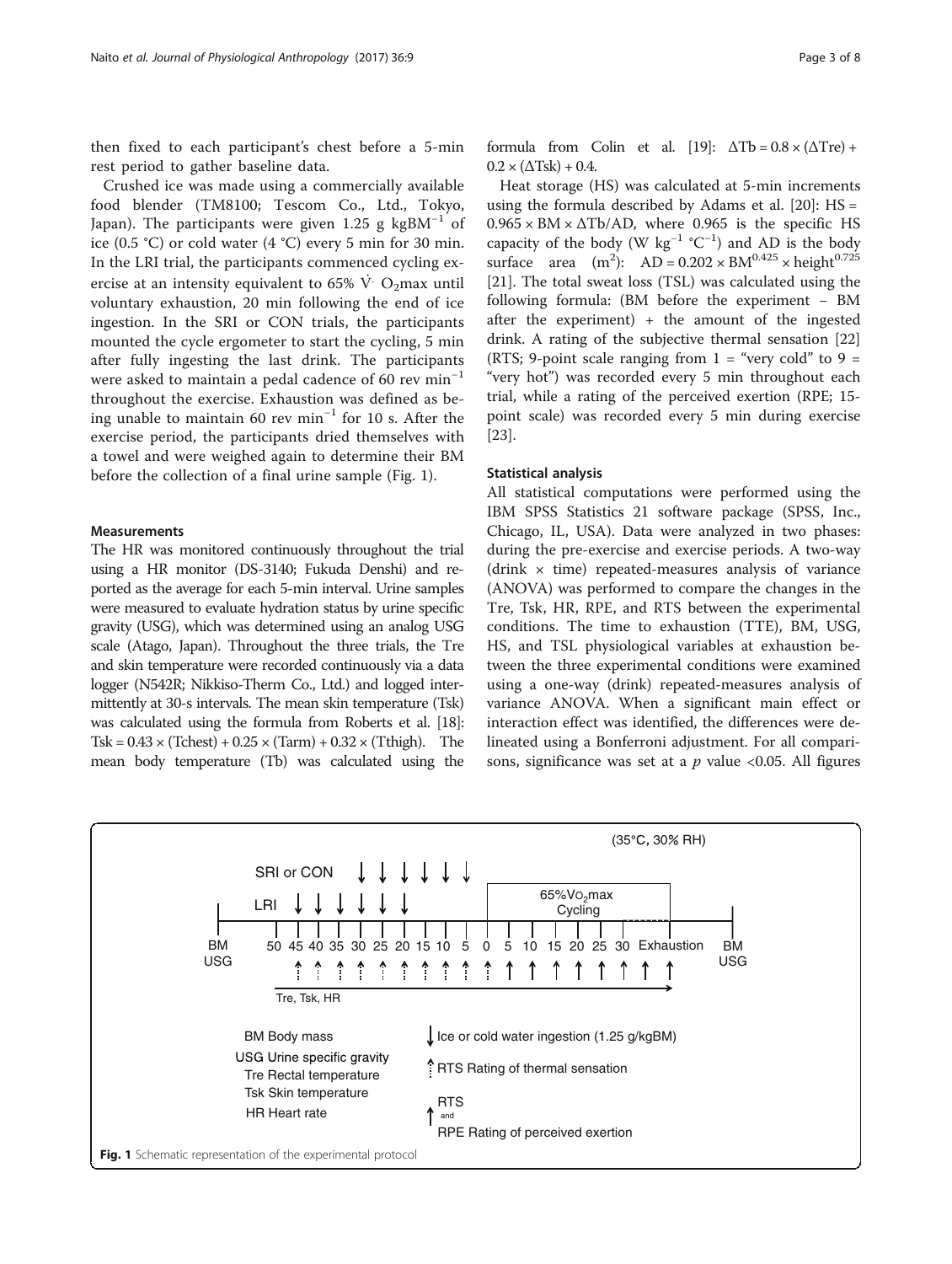are represented as the means ± SEM for clarity of presentation, and all other data are presented as the mean ± SD.

## Results

The volume of beverage consumed during the preexercise period was  $530 \pm 101$  g for all treatments. The hydration state before and after the experiment is summarized in Table 1. The mean BM in the LRI, SRI, and CON trials were significantly decreased after the experiment ( $p < 0.05$ ), but no significant differences were found among the different trials. There were no significant differences in USG and TSL among the different trials.

## Cycling TTE

All participants cycled for a longer time in the LRI trial than in the SRI ( $p = 0.012$ ) or CON trials ( $p = 0.001$ ), and in the SRI trial than in the CON trial (Fig. 2;  $p = 0.01$ ). The mean cycling time was  $46.0 \pm 7.7$  min for the LRI trial,  $38.7 \pm 5.7$  min for the SRI trial, and  $32.3 \pm 3.2$  min for the CON trial, respectively.

#### Tre and Tsk

At rest, Tre was similar among trials (Fig. [3a\)](#page-4-0). A LRI reduced Tre by  $0.55 \pm 0.07$  °C ( $p = 0.001$ ) immediately before the start of exercise and were significantly greater than in the SRI (0.36  $\pm$  0.16 °C;  $p = 0.04$ ) and CON trials  $(0.11 \pm 0.14 \degree C; p = 0.001)$ . The Tre increased progressively in each trial during exercise, but LRI or SRI trials reminded lower than the CON trial for the first 30 min of exercise ( $p = 0.001$ ; Fig. [3b](#page-4-0)). The rate of rise in the Tre during exercise was not significantly different between trials ( $p > 0.05$ ). Similarly, at exhaustion, Tre was not significantly different between trials, respectively (CON 38.56 ± 0.37 °C, SRI 38.70 ± 0.48 °C, LRI 38.76 ± 0.30 °C,  $p > 0.05$ ). There were no significant differences in Tsk among the different conditions throughout trials throughout the study ( $p > 0.05$ ).

## HS and HR

The HS in the LRI trial  $(-9.03 \pm 4.61 \text{ W m}^{-2})$  during the pre-exercise period was lower than that in the SRI  $(-4.98 \pm 2.50 \text{ W m}^{-2}, p = 0.01)$  and CON trials  $(2.86 \pm 1.00)$ 4.44 W m<sup>-2</sup>,  $p = 0.001$ ). During exercise, participants



stored significantly more heat following a LRI (82.45  $\pm$ 11.52 W m−<sup>2</sup> ) and SRI (77.58 ± 13.28 W m−<sup>2</sup> ) than with CON  $(62.53 \pm 15.41 \text{ W m}^{-2}, p < 0.05)$ . However, the amount of heat stored was not different between the LRI and SRI trials ( $p = 0.734$ ). There were no significant differences in HR among the different trials throughout the study ( $p > 0.05$ ; Fig. [4](#page-4-0)).

## RTS and RPE

Measurements of the RTS and RPE are presented in Fig. [5.](#page-5-0) There were no significant differences in the RTS between trials immediately before the start of each treatment ( $p > 0.05$ ). In the pre-exercise period, the RTS in the LRI trial decreased significantly from 15 to 35 min compared with the CON trial  $(p < 0.05)$ , and the RTS in the SRI trial decreased significantly from 10 to 35 min compared with CON  $(p < 0.05)$ . The RTS was significantly lower after ice ingestion than after cold water ingestion until the first 10 min of exercise ( $p < 0.05$ ). The RPE in the LRI trial tended to be lower than in the CON from 0 to 30 min  $(p <$ 0.10). The RTS and RPE at exhaustion were similar between conditions ( $p = 1.000$ ).

In the pre-exercise period, five of the seven participants experienced headaches while consuming ice, whereas none experienced this symptom with cold water ingestion. No participants reported any headaches or

Table 1 The hydration state before and after experiment

|                         | COOL            |                 | SRI               |                 | LRI             |                   |
|-------------------------|-----------------|-----------------|-------------------|-----------------|-----------------|-------------------|
|                         | Before          | After           | <b>Before</b>     | After           | <b>Before</b>   | After             |
| Body mass (kg)          | $70.9 + 14.0$   | $70.5 + 14.2*$  | $70.7 + 13.0$     | $70.0 + 13.2*$  | $707 + 134$     | $70.0 + 13.2*$    |
| Total sweat volume (mL) | $0.39 + 0.32$   |                 | $0.771 + 0.60$    |                 | $0.629 + 0.46$  |                   |
| Urine specific gravity  | $1.019 + 0.003$ | $1.022 + 0.004$ | $1.013 \pm 0.010$ | $1.019 + 0.006$ | $1.016 + 0.006$ | $1.018 \pm 0.008$ |

\*Before vs. after  $(p < 0.05)$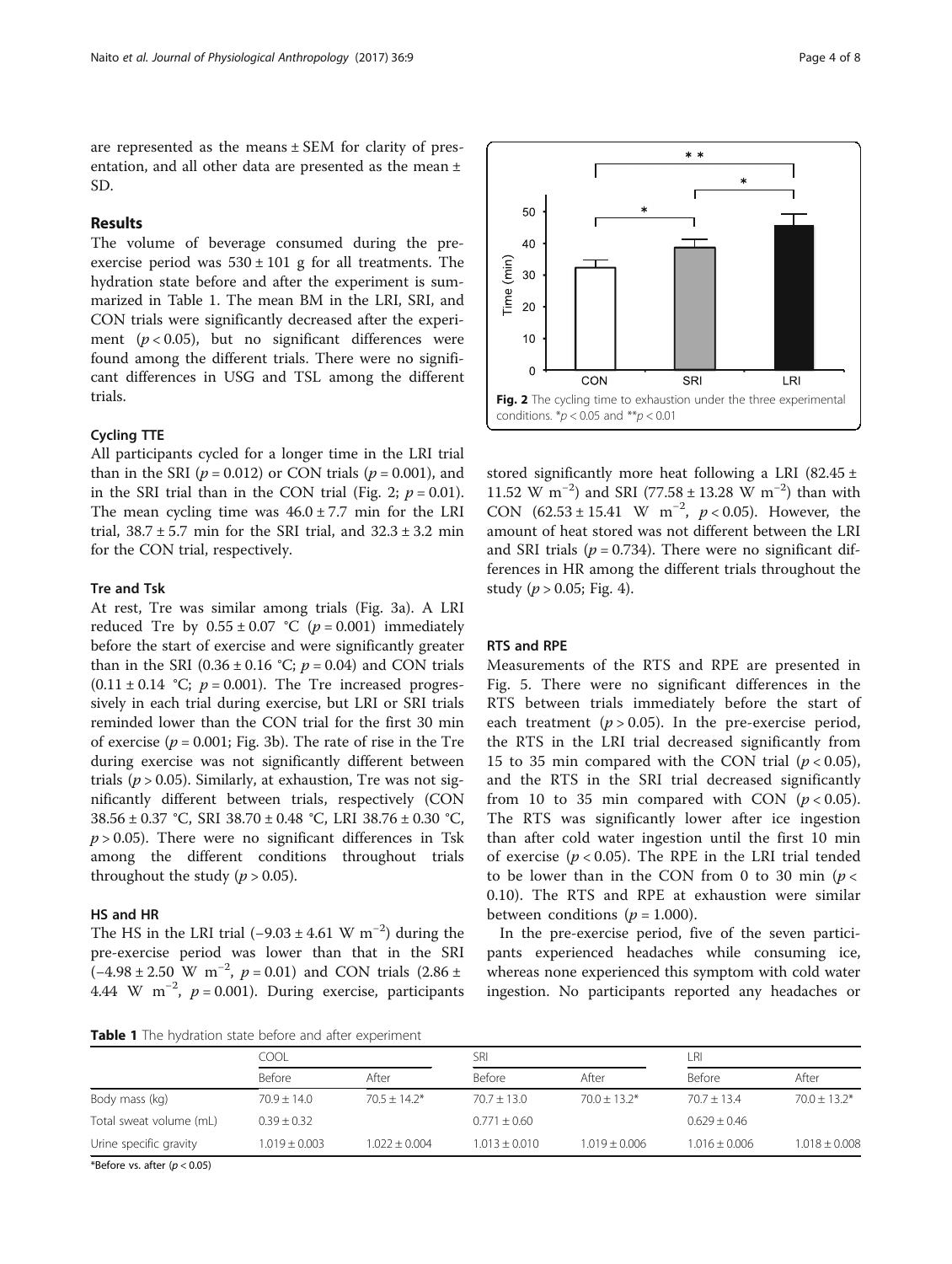<span id="page-4-0"></span>

gastrointestinal discomfort during each trial when exercising.

## **Discussion**

The aims of this study were to compare the TTE and core temperature from ice ingestion with long rest (LRI, novel strategy) and short rest strategy (SRI, traditional strategy) before and during cycling capacity tests in the heat. In accordance with our hypothesis, ice ingestion was significantly more effective in extending the cycling TTE than cold fluid ingestion (CON 32.3 ±

3.2 min) and the TTE was extended further with a long rest interval (LRI  $46.0 \pm 7.7$  min) than a short rest interval (SRI 38.7 ± 5.7 min).

The results of the present study showed that Tre in the LRI trial continued to drop until 20 min after ingestion and resulted in a greater reduction in Tre (−0.55 ± 0.07 °C) than in the SRI (−0.36 ± 0.16 °C) and CON trials  $(-0.11 \pm 0.14 \degree C)$ . In addition, the HS in the LRI trial during the pre-exercise period was lower than that observed in the SRI ( $-4.98 \pm 2.50$  W m<sup>-2</sup>) and CON trials  $(2.86 \pm 4.44 \text{ W m}^{-2})$ . Previous studies have noted that the timing of ice ingestion when individuals are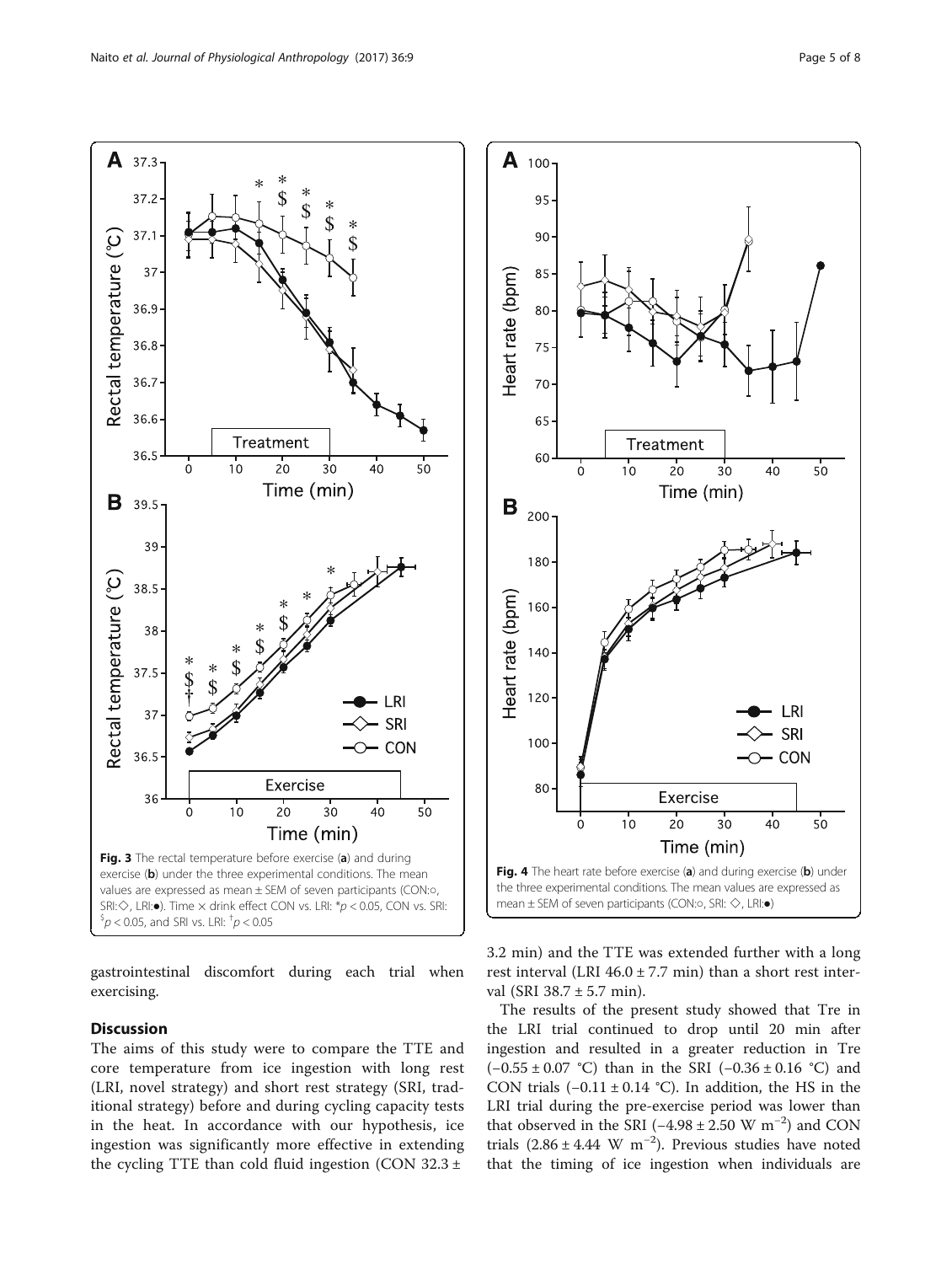<span id="page-5-0"></span>Naito et al. Journal of Physiological Anthropology (2017) 36:9 Page 6 of 8



| Fig. 5 The rating of thermal sensation before exercise (a), during                                       |
|----------------------------------------------------------------------------------------------------------|
| exercise $(b)$ , and rating of perceived exertion $(c)$ under the three                                  |
| experimental conditions. The mean values are expressed as mean $\pm$ SEM                                 |
| of seven participants (CON:o, SRI: $\diamondsuit$ , LRI: $\bullet$ ). Time $\times$ drink effect CON vs. |
| LRI: $* p < 0.05$ , CON vs. SRI: $5 p < 0.05$ , and CON vs. LRI: $5 p < 0.10$                            |
|                                                                                                          |

performing internal pre-cooling may be important for enhancing endurance performance and reducing the core temperature [[16, 17](#page-7-0)]. Several previous studies investigated various timings in pre-cooling with ice ingestion. Siegel et al. [\[9\]](#page-7-0) reported that the ice ingestion of 1.25 g kgBM<sup> $-1$ </sup> every 5 min in the 30 min prior to exercise, including 5-min rest after the end of ingestion, was able to significantly reduce the Tre by 0.66 °C and improved the running TTE at the first ventilatory threshold (VT) by 19% compared with cold water ingestion. In a separate study, the same authors [\[17\]](#page-7-0) found that ice ingestion of 1.25 g kgBM<sup>-1</sup> every 5 min in the 40 min prior to exercise continued to reduce the Tre during 10 min of rest afterwards, (from immediately after ice ingestion until just before the start of exercise) and improved the running TTE at first VT by 13% compared with warm water ingestion. However, measurements such as thermoregulatory responses and exercise capacity were not assessed due to different conditions in previous studies. In the previous study [\[15\]](#page-7-0), Tre at approximately 20 min after the end of ice ingestion of 1.25 g kgBM<sup>-1</sup> every 5 min tended to be lower than at 5 min after ingestion. Therefore, the ingestion of ice with a LRI resulted in a greater reduction in Tre and enhanced the heat sink effects before exercise as well as improved the endurance cycling capacity compared with the ingestion of ice with an SRI.

In addition to these effects, ice ingestion with a long rest interval may also reduce the brain temperature. If ice ingestion attenuates central fatigue, a reduction in the brain temperature might contribute to improved exercise performance [[24](#page-7-0)]. Internal cooling by the ingestion of ice prior to exercise may result in the conductive cooling of the brain because ice is ingested through the mouth [[17](#page-7-0)]. Ice ingestion may cool the blood flowing to the brain, thereby reducing the brain temperature during exercise as similar to the effect of neck cooling [[25](#page-7-0)]. Onitsuka et al. [[14](#page-7-0)] also reported that the ingestion of ice continued to decrease the forehead skin temperature until approximately 10 min after the end of ingestion. These authors concluded that ice ingestion may reduce brain temperature by conductive cooling from the facial area. Thus, the ingestion of ice with long rest might result in a lower brain temperature before exercise than that with short rest, an effect that might contribute to improved endurance exercise capacity.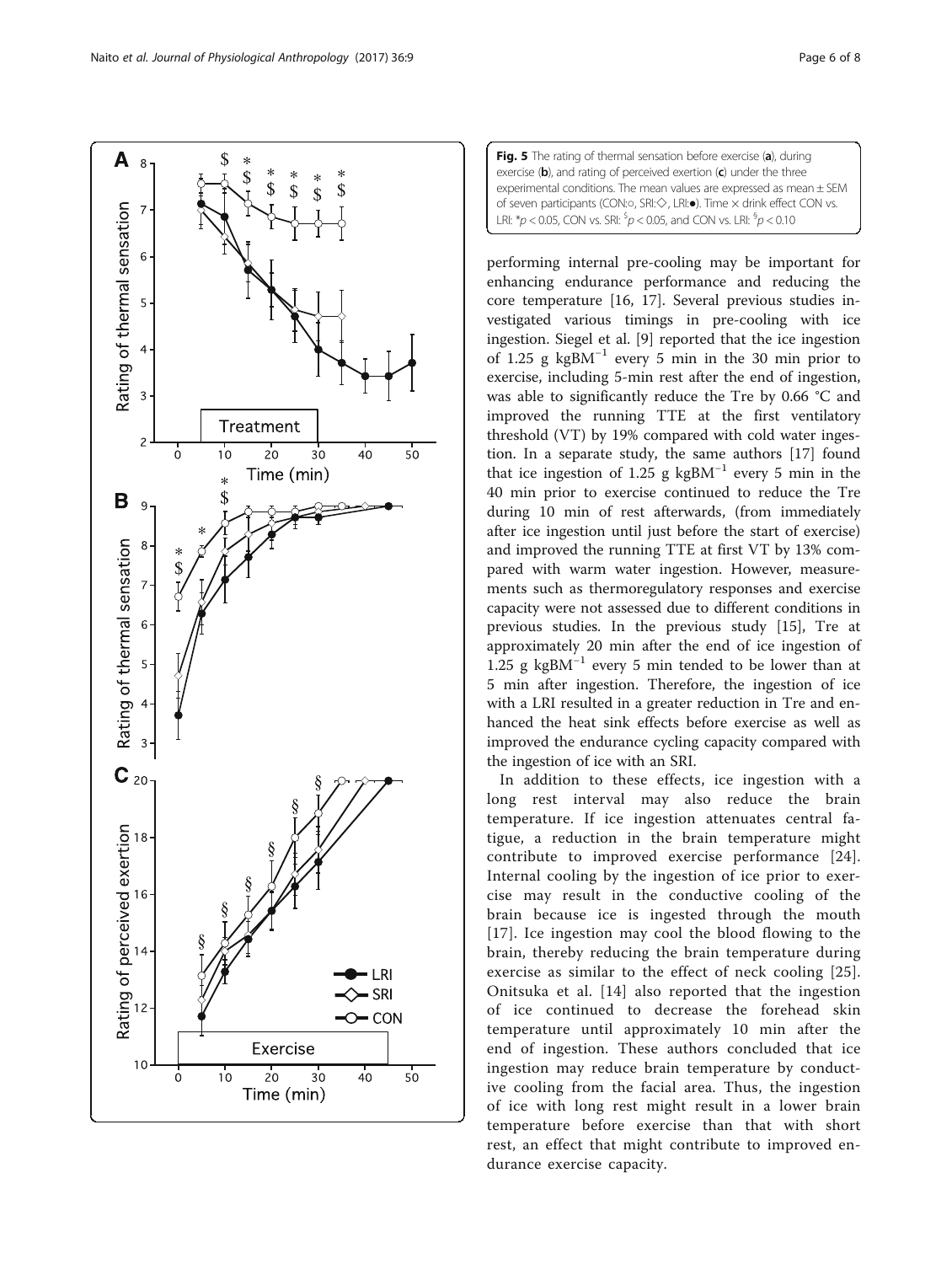The attainment of a critical limiting temperature of approximately 40 °C has been proposed as one of the main factors limiting endurance performance in hot environments [\[4](#page-7-0)]. It is suggested that this critical limiting temperature is used as a set point, around which subjects experienced exercise exhaustion. The core temperature at exhaustion in the present study was lower than the previously referenced critical level of 40 ° C. In contrast, Cheung and McLellan [[5\]](#page-7-0) compared TTE between highly and moderately trained subjects and found that the highly trained group reached exhaustion at  $\sim$ 39.2 °C in Tre, while the moderately trained group reached exhaustion at  $\sim$ 38.8 °C in Tre, suggesting that training status influenced hyperthermia tolerance. Furthermore, Gagnon et al. [[26](#page-7-0)] showed that Tre at the end of exercise was significantly lower than esophageal temperature in a hot environment. These findings therefore suggested that a critical limiting temperature existed in the present study and which might differ depending on the level of aerobic fitness, motivation for hyperthermia tolerance, or measurement sites of the body temperature. However, a recent review proposed a complex and integrated model of the mechanisms associated with exercise heat stress, including perturbations in the body temperature, aerobic fitness, and oxygenation [\[3](#page-7-0), [27\]](#page-7-0). Further studies are therefore need ed to examine the effects of such factors and performance improvements in a hot environment.

Reductions in the RTS toward feeling less hot may be important for endurance exercise in hot environments. In the present study, ice ingestion (LRI and SRI trials) reduced the RTS before and during exercise compared with cold water ingestion (CON trial), which is in agreement with the finding of previous studies [[9\]](#page-7-0). One potential factor that might influence the reduction of the RTS by ice ingestion is a change in the afferent feedback signals from the gastrointestinal tract. Sensory stimulation may be greater with ingestion due to extensive contact with thermoreceptors in the gastrointestinal tract [[28\]](#page-7-0). The combination of extensive sensory stimulation and cooling of the gastrointestinal tract elicited a greater reduction in thermal sensation [[29](#page-7-0)]. In addition, McArthur and Feldman [\[30\]](#page-7-0) reported that the instillation of 360 mL cold meal (4 °C) induced the maximum change in the intragastric temperature 2.8 min after beginning instillation, after which the intragastric temperature rapidly increased. This theory is supported by the present data of no significant differences in the RTS between rest times. Ingestion of 10 g  $kgBM^{-1}$  of ice slurry during exercise also resulted in a reduction in the intragastric temperature, which rose after ingestion [[31](#page-7-0)]. Thus, there are probably thermoreceptors in the stomach regions, which sense cold sensation by ice ingestion and

transmit afferent feedback signals regarding the intragastric temperature, thereby reducing the RTS.

The present study is associated with some limitations. First, this study followed a TTE protocol. We used this protocol to assess the attainment of a critical core temperature. Further studies are therefore needed to examine the results of performance tests that are more ecologically valid such as discrete tests set for time or distance. Second, the sample used in the present study is not representative of participants who would potentially undertake prolonged exercise during hyperthermic conditions. Finally, the participants in the present study were not trained. A previous study found that the Tre in trained participants at exhaustion was higher than that in untrained participants [\[5\]](#page-7-0). Nielsen et al. [[32\]](#page-7-0) suggested that a highly fit group would be longer motivated to exercise and have the ability to reach a greater core temperature than less fit subjects. Additionally, humanrelated factors such as motivation may play a role in the variation seen in hyperthermia tolerance among individuals [[33\]](#page-7-0).

## Conclusion

In conclusion, our results indicate that ice ingestion with a long rest interval reduced the Tre and HS before exercise, thereby enhancing the exercise capacity in hot environments as compared with that following a short rest or with cold water ingestion. The present results suggested that ice ingestion with long rest before exercise may be more ergogenic than previously published strategies.

#### Abbreviations

BM: Body mass; HR: Heart rate; HS: Heat storage; LRI: Long rest interval; V<sup>:</sup> O2max: Maximal oxygen uptake; RH: Relative humidity; RPE: Rating of perceived exertion; RTS: Rating of thermal sensation; SRI: Short rest interval; Tb: Mean body temperature; Tre: Rectal temperature; Tsk: Mean skin temperature; TTE: Time to exhaustion; USG: Urine specific gravity; VT: Ventilator threshold

#### Acknowledgements

No financial support was provided for this project.

#### Authors' contributions

TN carried out the studies of concept, conceived of the study, participated in its design, performed the statistical analysis, and drafted the manuscript. YI and TO helped to participated in the study design and drafted the manuscript. All authors read and approved the final manuscript, and agree with the order of presentation of the authors.

#### Competing interests

The authors declare that they have no competing interests.

#### Ethics approval and consent to participate

The experiments were approved by the Ethics Committee of Human-Environment Studies, Kyushu University and all participants read and signed an informed consent form before the experiments began.

Received: 28 September 2016 Accepted: 7 December 2016 Published online: 05 January 2017